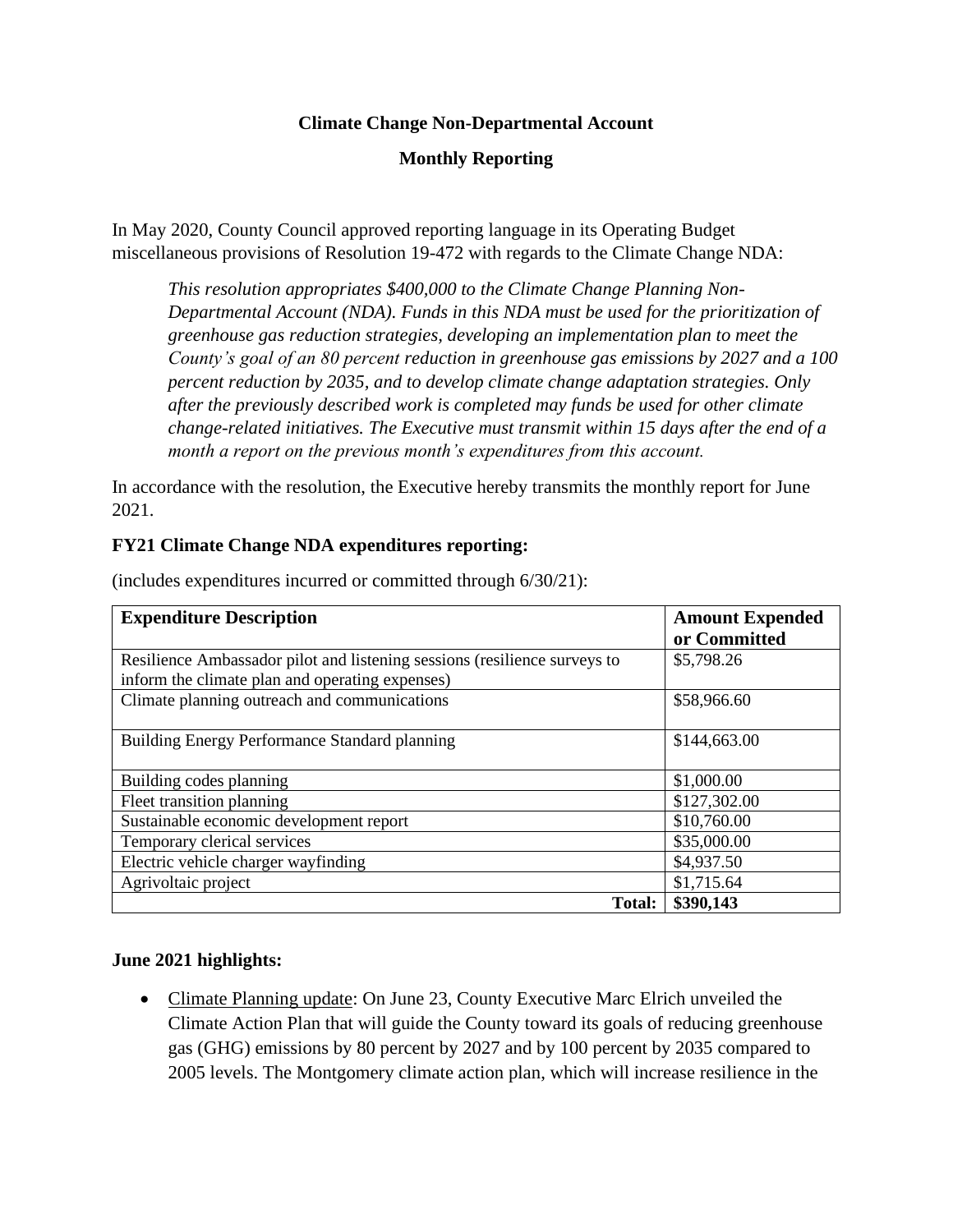face of climate hazards, is one of the most ambitious climate plans in the nation for a local government.

The actions and technical analyses presented in the plan build upon the work of more than 200 volunteer members of the Climate Technical Workgroups formed by the County Executive, County employees and technical consultants. The plan reflects input from a wide variety of community groups and the general public.

The County Executive also released the Fiscal Year 2022 (FY22) Climate Work Plan. The Climate Work Plan describes actions the County plans to make progress on during FY22. The County anticipates action on 75 of 86 recommendations in the Climate Action Plan in FY22.

The main elements of the Climate Action Plan include:

- ➢ Reduce Emissions in the Energy, Buildings and Transportation sectors. The plan recommends actions that include increasing the use of and investment in clean, reliable and affordable energy; implementing code requirements related to energy efficiency, solar installations and net-zero standards and building energy performance standards for existing buildings; expanding public transit service, pedestrian and bicycle infrastructure and a shared micro-mobility network; and supporting community-wide adoption of electric vehicles.
- ➢ Center Racial Equity and Social Justice. The plan considers the racial equity and social justice implications of each climate action through the identification of equityenhancing measures. The plan also assesses impacts on communities most vulnerable to climate hazards.
- ➢ Address Residual Emissions and Carbon Sequestration. The plan identifies naturebased carbon sequestration actions including retaining, managing and expanding forests, wetlands, grasslands and urban tree canopy. It also seeks to increase carbon in soils through improved agricultural practices.
- ➢ Reduce Climate Risk. This will be achieved through actions that enhance the resilience of the community and infrastructure assets, including repairing and upgrading stormwater drainage and management systems; updating green streetscape and green infrastructure standards; hardening emergency shelters and installing resilience hubs; and updating floodplain maps.
- $\triangleright$  Identify Ways to Pay for Climate Action. Implementing the actions in the plan calls for commitment from the public and private sectors while leveraging local, State and Federal government resources. It will be critical to mitigate the cost impacts to lowand moderate-income residents in particular to ensure that the most vulnerable residents are not adversely impacted.
- ➢ Enhance Climate Governance. This will be accomplished through actions that institutionalize climate change considerations within Montgomery County